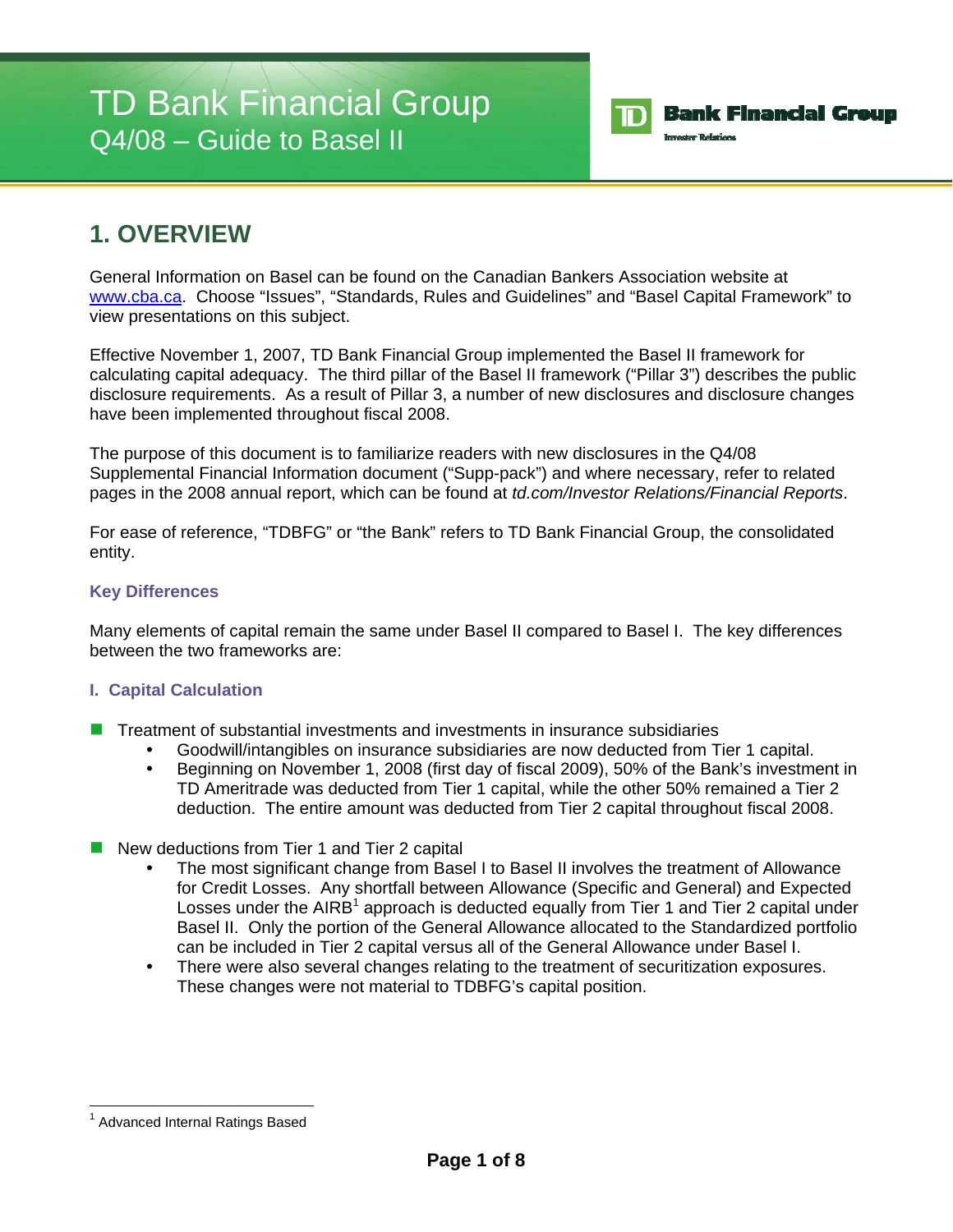#### **II. RWA Calculation**

For Credit Risk, the Bank uses the AIRB approach for all material portfolios, except in the following areas:

- We have approved exemptions to use the Standardized approach for the majority of our U.S. credit portfolios, some small credit exposures in North America, our margin trading book and some small retail credit portfolios.
- The credit risk from the Commerce acquisition is currently reported using the Interim Approach to Reporting, with the intent to transition to the Standardized approach in 2009.

Plans are presently in place to ultimately transition these portfolios to the AIRB approach.

Page 68 of the Bank's 2008 annual report provides additional information on this subject.

---------------------------------------------------------------------------------------------------------------------------------------

For Operational Risk, the Bank uses the Standardized approach for our domestic and international operations and the Basic Indicator approach for operations of our U.S. Personal and Commercial Banking segment.

Page 77 of the Bank's 2008 annual report provides additional information on this subject.

---------------------------------------------------------------------------------------------------------------------------------------

For Market Risk, the Bank is using the Internal Models Approach.

Page 71 of the Bank's 2008 annual report provides additional information on this subject.

---------------------------------------------------------------------------------------------------------------------------------------

See the next section for a more detailed description of each risk.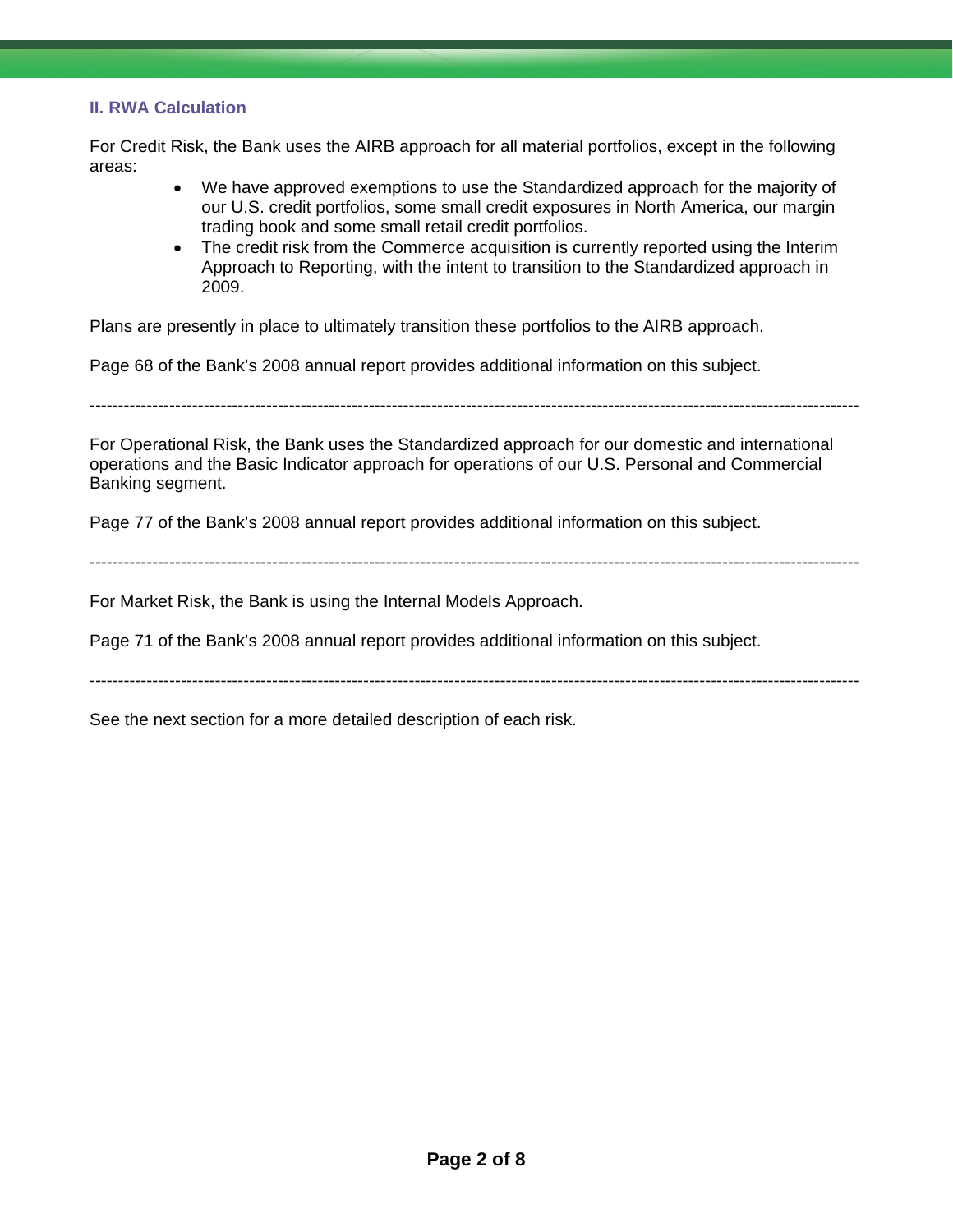## **2. DESCRIPTIONS OF RISK**

Basel II enables banks to calculate regulatory capital requirements for each of three risk areas: Credit Risk, Operational Risk, and Market Risk. The following is a brief description of how each is calculated.

*Under the AIRB approach, credit risk is measured using the following risk parameters: probability of default (PD) – the likelihood that the borrower will not be able to meet its scheduled repayments within a one year time horizon; loss given default (LGD) – the amount of the loss when a borrower defaults on a loan, which is expressed as a percentage of exposure at default (EAD) – the total amount we are exposed to at the time of default. By applying these risk parameters, we can measure and monitor our credit risk to ensure it remains within pre-determined thresholds.* 

*Under the Standardized approach, the assets are multiplied by risk weights prescribed by OSFI to determine risk-weighted assets ("RWA"). These risk weights are assigned according to certain factors including counterparty type, product type and the nature/extent of credit risk mitigation.* 

*Credit risk capital represents the largest change between Basel I and Basel II.* 

---------------------------------------------------------------------------------------------------------------------------------------

*Operational risk capital is calculated based on the Bank's gross income (essentially total revenue), using a 3-year rolling average.* 

*The Standardized Approach calculates the capital charge by assigning average gross income to 8 regulatory business lines and assigning a percentage between 12% and 18% to each income category.* 

*The Basic Indicator approach assigns a factor of 15% to the average gross income.* 

*Once the Operational risk is calculated, the resultant capital charge is multiplied by 12.5 to arrive at RWA.* 

*Because Operational risk is driven by revenue, TDBFG has higher Operational risk capital than most of its Canadian peers. This is a new component to Basel II.* 

*---------------------------------------------------------------------------------------------------------------------------------------* 

*Market risk capital is calculated by applying an OSFI-prescribed multiplier to the VaR (Value at Risk). The VaR is calculated on a historical simulation basis and outcome generally depends on the size and composition of trading book positions as well as input of historical market parameters.* 

*There were no changes in the methodology for calculating market risk capital from Basel I to Basel II. Implementing Basel II enabled us to assess and strengthen our internal processes related to market risk.* 

*---------------------------------------------------------------------------------------------------------------------------------------*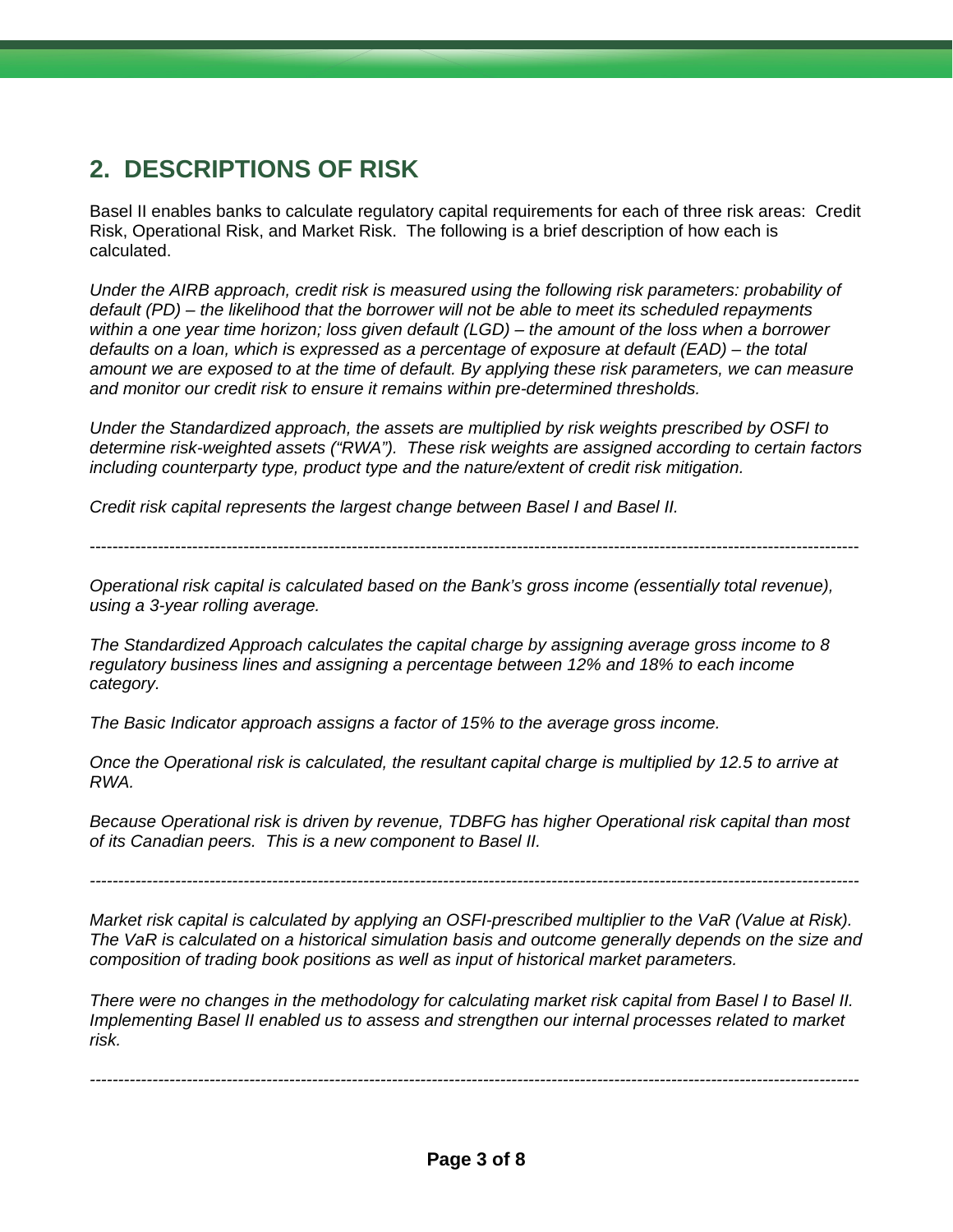## **3. BASEL II vs. BASEL I – QUANTITATIVE CHANGES TO CAPITAL**

In Q1/08, under Basel II, TDBFG's Tier 1 Capital ratio was up 70bps relative to Basel I. Total Capital ratio was up 90bps and RWA were down \$17 billion. The table below illustrates what these figures were under Basel I and Basel II upon the completion of our first quarter under the new framework (quarter ending January 31, 2008).

In Q4/08, under Basel II, the Bank's Tier 1 ratio is 9.8%, Total capital ratio is 12.0%, and RWA are \$211,750 million.

| $Q1/08$ (\$ millions) | <b>Tier 1 Capital</b> | <b>RWA</b> | <b>Tier 1 Capital Ratio</b> |  |
|-----------------------|-----------------------|------------|-----------------------------|--|
| <b>Basel II</b>       | 15,888                | 145,900    | 10.9%                       |  |
| Basel I               | 16.614                | 163,230    | 10.2%                       |  |
| <b>Difference</b>     | (726)                 | (17, 330)  | 70bps                       |  |
|                       |                       |            |                             |  |
|                       | <b>Total Capital</b>  | <b>RWA</b> | <b>Total Capital Ratio</b>  |  |
| <b>Basel II</b>       | 22,014                | 145,900    | 15.1%                       |  |
| Basel I               | 23,117                | 163,230    | 14.2%                       |  |

**RWA**

| Q1/08 (\$ millions) | <b>Credit Risk</b> | <b>Market Risk</b> | <b>Operational Risk</b> | <b>Total RWA</b> |
|---------------------|--------------------|--------------------|-------------------------|------------------|
| <b>Basel II</b>     | 121,460            | 4.088              | 20,352                  | 145,900          |
| Basel I             | 159.142            | 4.088              | not applicable          | 163,230          |
| <b>Difference</b>   | (37,682)           |                    | 20,352                  | (17, 330)        |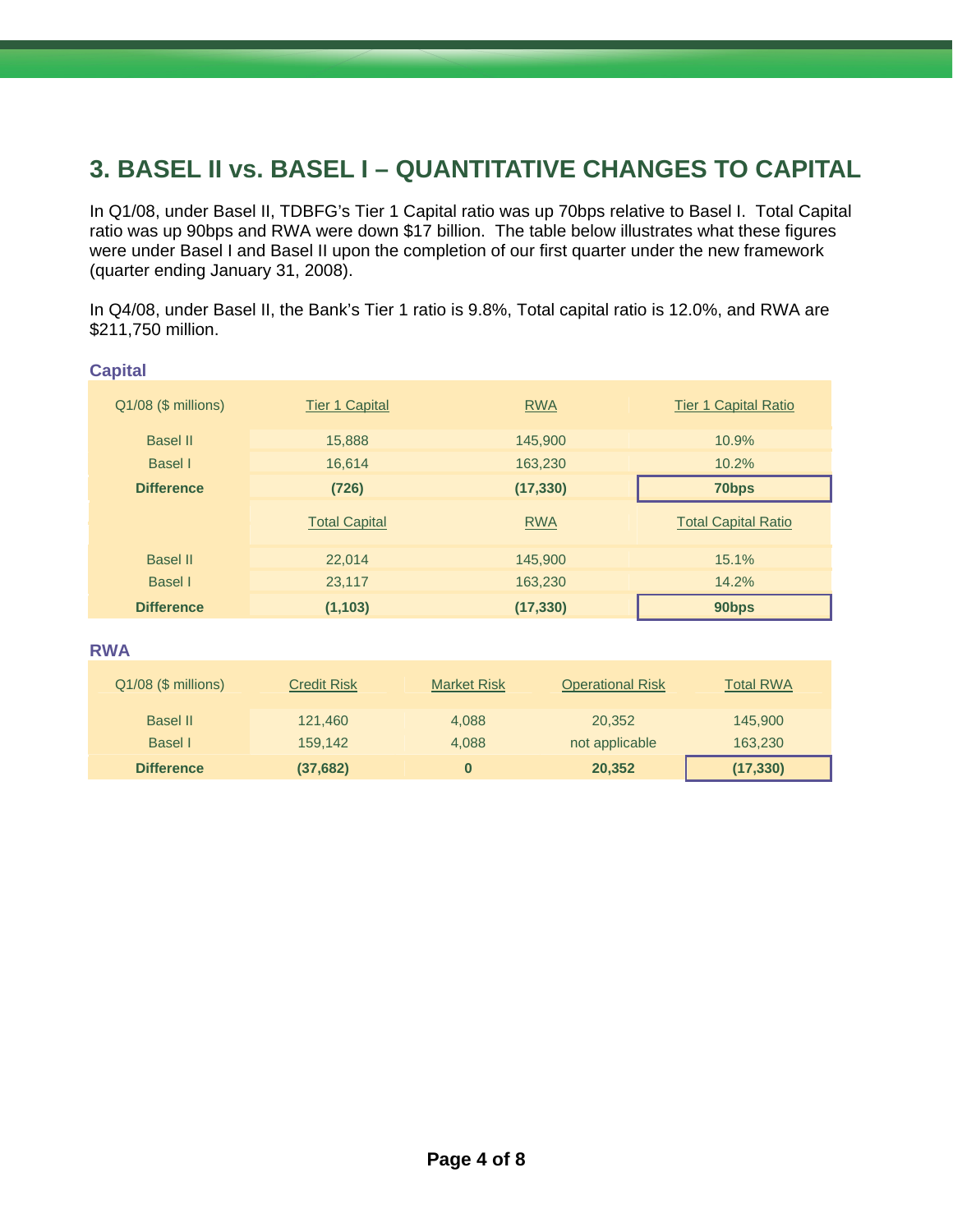## **4. QUESTIONS & ANSWERS**

#### **All page references correspond to the Q4/08 Supplemental Financial Information document ("Supp-pack") unless otherwise noted.**

1. Referring to page 14 lines 1-8 of the Supp-pack, how does the "Banking Book Equities" table differ from what was previously disclosed?

*Lines 1-7 are new disclosures required under Pillar 3 and provide a more detailed breakdown of Unrealized gains (losses) associated with these equities. There is no change in methodology; all numbers on line 8 reconcile with previously-disclosed figures.* 

2. Referring to page 14 lines 1-2 of the Supp-pack, why are there Unrealized gains if the Balance Sheet value equals the fair value?

*The Unrealized gain (loss) shown on line 2 refers to the difference between the original cost of the equities and the current fair value. Publicly-traded equities on line 1 are recorded on the Balance Sheet at their fair value while the Unrealized gain (loss) flows through Other Comprehensive Income.* 

*Privately held equities are shown on two lines because they are carried on the Balance Sheet at cost. Therefore the Unrealized gain (loss) on line 5 represents the difference between lines 3 and 4.* 

3. How does the information on page 17 ("Loans Managed"), line 11 reconcile with information found elsewhere in the Supp-pack?

*The total of the Loans column reconciles to Loans, net of allowance for credit losses on the Balance Sheet (page 13, line 17).* 

*The total of the Gross impaired loans column reconciles to Gross impaired loans on page 18, lines 13, 19, and 26.* 

*The Year-to-date write-offs, net of recoveries for 2008 reconciles to the Allowance for Credit Losses (page 19, line 2 net of line 3).* 

- 4. Referring to page 24 lines 1-7 of the Supp-pack, what is included in each counterparty type?
	- *a) Residential secured: individual mortgages, home equity lines of credit*
	- *b) Qualifying revolving retail: individual credit cards, unsecured lines of credit and personal overdraft protection products*
	- *c) Other retail: personal loans, student lines of credit, small business banking credit products*
	- *d) Corporate: wholesale and commercial customers*
	- *e) Sovereign: governments, central banks, certain public sector entities*
	- *f) Bank: regulated deposit-taking institutions, securities firms and certain public sector entities*

*Page 69 of the Bank's 2008 annual report provides additional information on this subject.* 

5. Why do the counterparty types on page 24 lines 1-9 of the Supp-pack not align with the financial reporting asset classes on page 13 lines 10-14?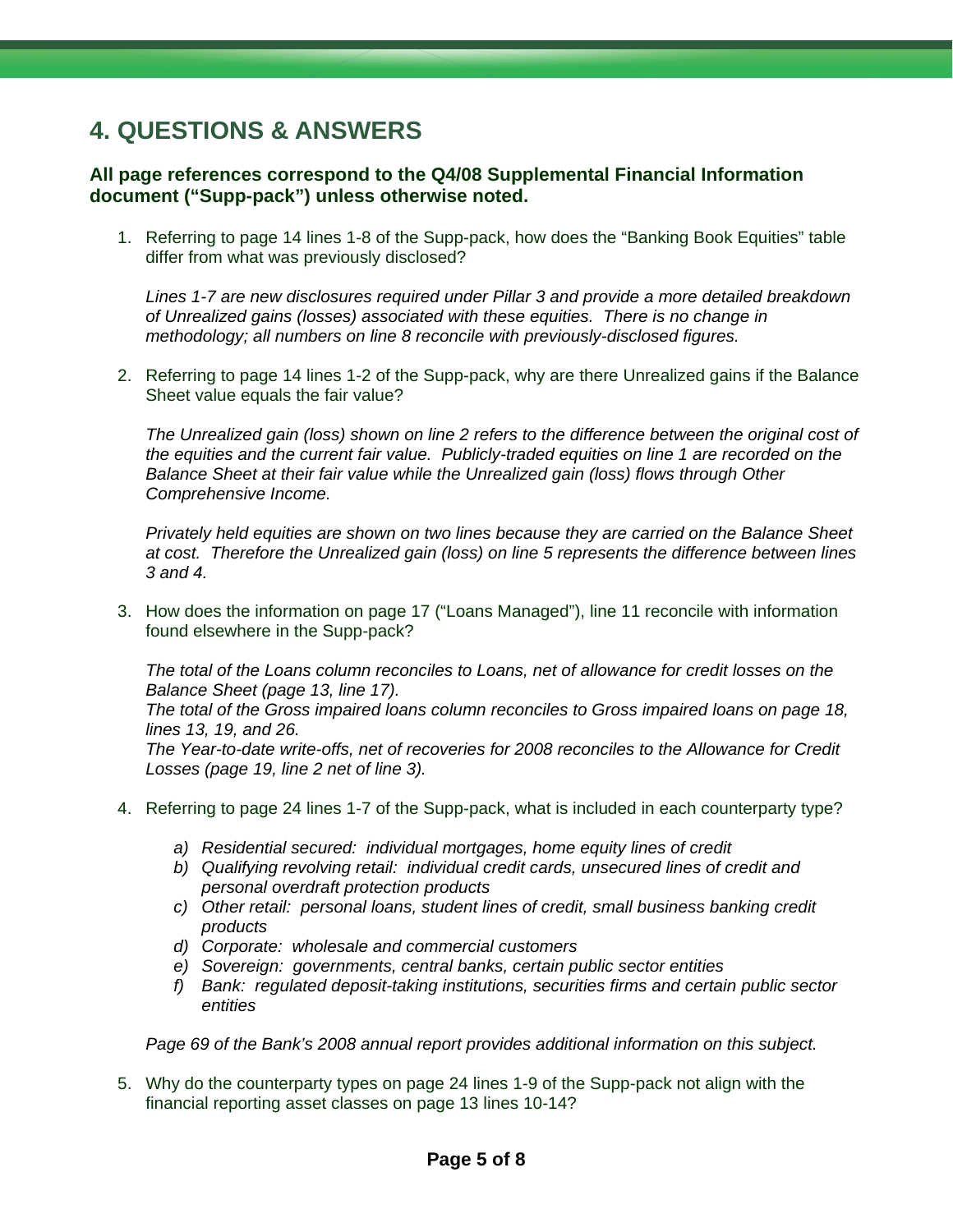*As per the Basel II requirements, on page 24 we categorize exposures by counterparty type, each having different underlying risk characteristics. These differ from financial reporting asset classes which are based on accounting guidelines (page 13). For example, under Basel II, home equity lines of credit are included in Residential secured, while TDBFG's financial reporting treats home equity lines of credit as Consumer instalment and other personal loans.* 

6. Why does the "Drawn" number on page 24 line 9 of the Supp-pack not reconcile with total loans on page 13, line 15?

*All of the drawn exposures on page 24 of the Supp-pack are included in the Balance Sheet on page 13. The Retail exposures can be closely mapped to a small number of accounts. The non-Retail exposures cannot be mapped directly using publicly-disclosed information.* 

*The Retail drawn exposures on page 24 lines 1-3 of the Supp-pack can be closely mapped to page 13 using the following categories: all of Residential mortgages (line 10), Consumer instalment and other personal (line 11), Credit cards (line 12), and a portion of Business and government representing Small Business customers (line 13).* 

*The non-Retail loans cannot be mapped between the two pages using publicly-disclosed information as there are a number of adjustments involving portions of various accounts.* 

7. On page 24, what is the trigger for the middle four columns ("Undrawn", "Repo-style transactions", "OTC derivatives" and "Other off-Balance Sheet") to come on-Balance Sheet?

*Undrawn exposures become on-Balance Sheet if/when the facility is drawn. For Repo-style transactions, the cash component is an on-Balance Sheet asset (reverse repos) or an on-Balance Sheet liability (repo transactions). Regarding OTC derivatives, the marked-to-market portion is considered on-Balance Sheet, while the derivative itself is not (and remains off-Balance Sheet). Other off-Balance Sheet items are mainly made up letters of credit & letters of guarantee. These would remain off-Balance Sheet unless the counterparty goes into default (at which time a loan would be recognized), or a 3rd party claim is made against TD.* 

8. On page 25 of the Supp-pack, do the dashes in lines 2 and 3 under the AIRB column mean the Qualifying revolving retail loans and Other retail loans are completely unsecured?

*There is a difference between guaranteed and secured. The exposures in the Residential Secured category are both secured (e.g. by real estate) and guaranteed (insured) by either CMHC or Genworth. The guaranteed portion is a subset of the total Residential secured exposure.* 

*For the Qualifying revolving retail, loans are unsecured and not guaranteed. For Other retail, some loans may be secured (e.g. by investments) but none are guaranteed.*

9. Referring to page 25 of the Supp-pack, how can there be \$88,095 million in guarantees for Residential secured if your Residential mortgage balance (gross) is only \$63,003 million (page 13, line 10)?

*'Residential secured' is a counterparty type under Basel II. It includes individual mortgages and home equity lines of credit. Page 69 of the annual report provides additional information on Basel II counterparty types.*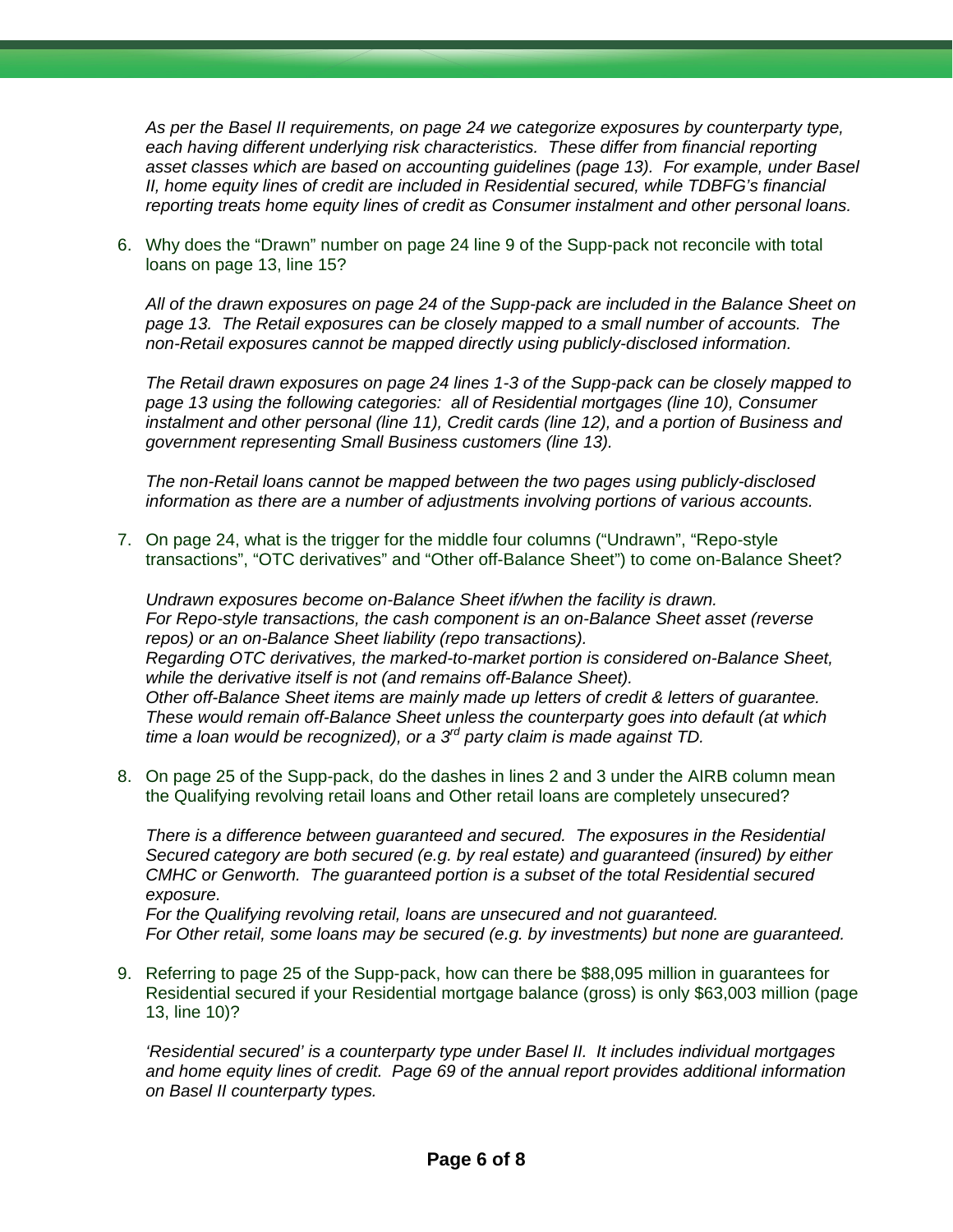*'Residential mortgages' on page 13 does not include other products.* 

10. What is the purpose of the tables on page 26 of the Supp-pack?

*The tables on page 26 are a Pillar III requirement. They reflect the Standardized credit risk exposures (i.e. those that are primarily booked in the U.S. Personal and Commercial Banking segment) in their appropriate risk weight categories. These risk weights are assigned according to certain factors including counterparty type, product type and the nature/extent of credit risk mitigation.* 

- 11. Can the totals on page 26, line 8 be reconciled to any other numbers in the Supp-pack?
	- *No. This page includes both on- and off-Balance Sheet exposures, on a spot basis.*
- 12. Referring to page 26 of the Supp-pack, under the Standardized Approach,
	- a) What is an example of an exposure that receives a 0% risk-weight?

*A loan secured by cash, or a loan guaranteed by a sovereign or central bank rated AA- or better (based on Standard & Poor's ratings) are two examples of loans that would receive a 0% risk-weight. For example, loans guaranteed by the governments of Canada or the U.S. receive a 0% risk weight.* 

b) What is an example of an exposure that receives a 150% risk-weight?

*Loans that are more than 90 days past due, other than a residential secured loan, receive a risk-weight of 150%.* 

13. What is the purpose of the tables on pages 27 and 28 of the Supp-pack?

*Similar to page 26, these tables are a Pillar III requirement. They reflect the AIRB credit risk exposures (i.e. those that are primarily booked in Canada) in their appropriate risk categories. Descriptions of each of the retail risk categories (page 27) and non-retail risk categories (page 28) can be found on page 70 of the Bank's 2008 annual report.* 

14. Referring to page 29, footnote #3, how does the bank arrive at an expectation of what is to be drawn assuming a default? Wouldn't the client draw down the entire amount if they were in financial distress?

*This gets to the quality of the Bank's risk modeling, in particular, EAD – exposure at default. Based on 10 or more years of historical data, the Bank is able to estimate the amount that would be drawn when a borrower goes into default (e.g. more than 90 days delinquent). This is not necessarily the total amount available.* 

15. Referring to page 30 of the Supp-pack, why doesn't the total in the first column (\$38,980 million) reconcile with the securitization total on page 16, line 9 (\$32,580 million)?

*These two tables will not reconcile as they are presenting different items.*